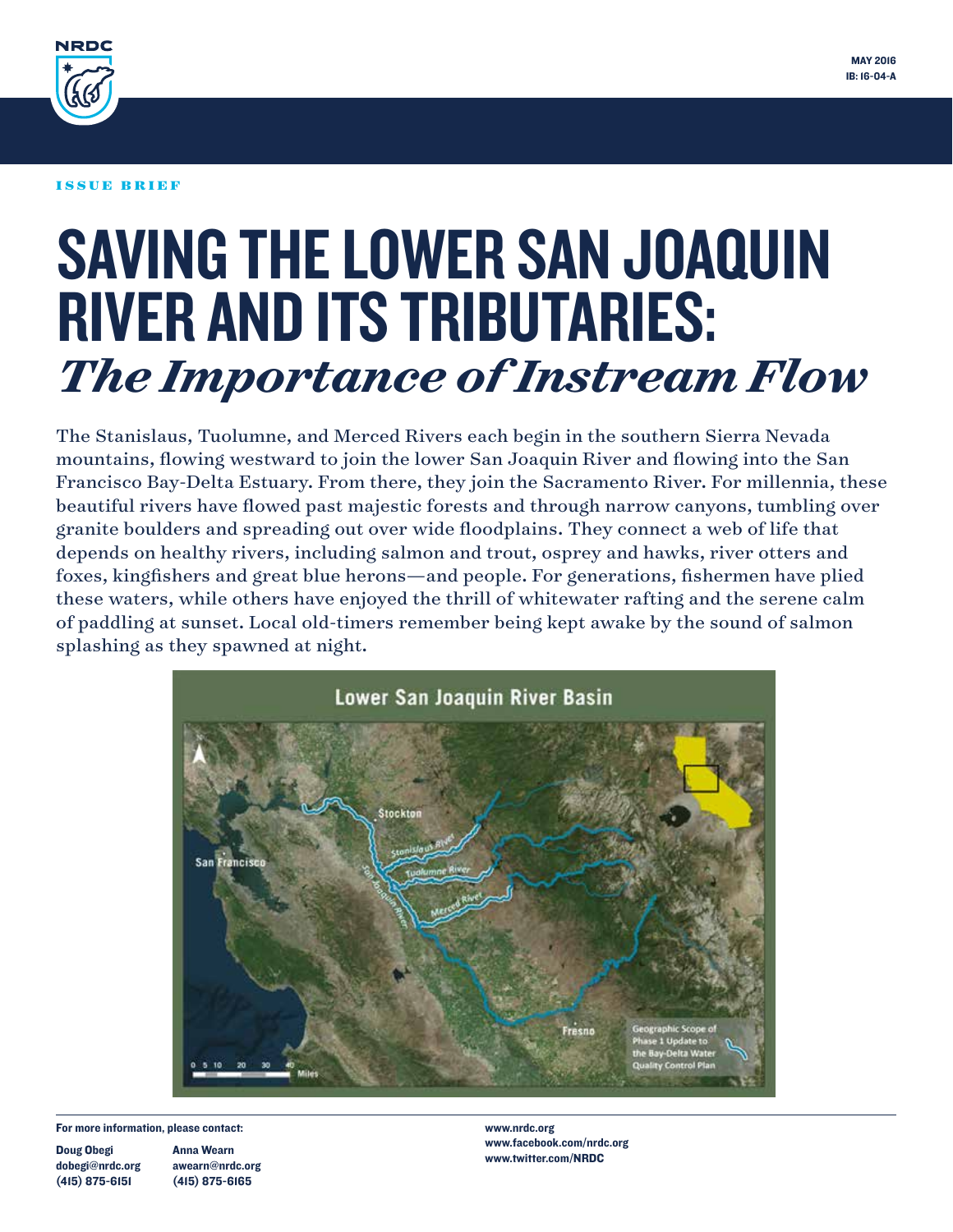Today, however, the Stanislaus, Tuolumne, and Merced are dying. Beginning more than a century ago, the construction of dams and canals along these rivers created diversions to supply water for agricultural irrigation and cities (including San Francisco), as well as hydroelectric power. For decades, still, the rivers teemed with fish and wildlife, flowing fresh, clean water into the delta and sustaining the health of the largest estuary on the west coast of the Americas. More recently, though, increased demand for water in the basin has diverted unsustainable amounts of water from these three tributaries.<sup>1</sup> Historically, rain and snow in the winter and spring months resulted in peak flows from February to June.<sup>2</sup> However, between 1986 and 2009, nearly two-thirds or more of the February to June unimpaired flow (the water that would flow downstream in the absence of dams and diversions; see text box) was diverted, allowing only a small fraction of water to flow downstream.

## TABLE 1. MEDIAN PERCENTAGE OF UNIMPAIRED FLOW IN THE LOWER SAN JOAQUIN RIVER TRIBUTARIES

| <b>Tributary</b>        | <b>Median February to June Percentage</b><br>of Unimpaired Flow (1986-2009) |  |
|-------------------------|-----------------------------------------------------------------------------|--|
| <b>Stanislaus River</b> | 40%                                                                         |  |
| Tuolumne River          | 21%                                                                         |  |
| Merced River            | 96%                                                                         |  |

*Data Source:* State Water Resources Control Board, Bay-Delta Water Quality Control Plan Draft Substitute Environmental Document (2012).

Furthermore, in drier years, including during the recent drought, far more water is diverted from these rivers (see Figure 1).

Insufficient flow is the major reason native salmon and steelhead runs in the Stanislaus, Tuolumne, and Merced tributaries are imperiled.<sup>5</sup> It is also a leading threat to the river's water quality and the overall health of the estuary and entire watershed.<sup>6</sup> Thousands of fishing jobs in California, Oregon, and Washington depend on robust Central Valley salmon populations,<sup>7</sup> and restoring healthy salmon runs in these three rivers is important to sustaining the West Coast's salmon fishery into the future.

## FIGURE 1. COMPARISON OF UNIMPAIRED AND ACTUAL FLOWS IN WATER YEAR 2015 ON THE TUOLUMNE RIVER



Graph courtesy of The Bay Institute (2015).

This year, the State Water Resources Control Board (SWRCB) has an opportunity—and an obligation—to establish new water quality and flow standards in the Stanislaus, Tuolumne, and Merced Rivers to restore them and the estuary to health. In 2008, the SWRCB began reviewing the existing flow and water quality standards for these rivers as part of updating the Bay-Delta Water Quality Control Plan. State and federal law requires that this plan be reviewed every three years. The instream flow and water quality standards for the Stanislaus, Tuolumne, and Merced Rivers have not been meaningfully changed since 1996, despite overwhelming scientific evidence demonstrating that current instream flows are inadequate for healthy salmon populations and healthy rivers.<sup>11</sup> The SWRCB will also update flow and water quality standards for the Sacramento River and the Bay-Delta in Phase II of this proceeding, scheduled to be completed by 2018.

## THE BENEFITS OF A STANDARD BASED ON UNIMPAIRED FLOW

Unimpaired flow is the amount of water that would flow in a river or stream, barring dams or water diversions that reduce the flow downstream.<sup>9</sup> This calculation is an approximation of the annual flow that would occur naturally, given current land use patterns. An unimpaired flow standard is the percentage of that flow required to remain in the stream or river, as determined by the State Water Resources Control Board (SWRCB). For instance, with a 50 percent unimpaired flow standard, half of the water can be diverted and half must be left instream. In general, the formula mimics the changes in flow that would occur naturally, with higher flows in wetter years and during the wet seasons (winter and spring), and lower flows in drier years and dry seasons.

Unimpaired flow standards emulate the natural hydrological patterns to which native species evolved over millennia and have strong scientific support as a management tool.<sup>10</sup> The objective is not to revert to conditions prior to gaining statehood in 1849, but to ensure that river flows remain sufficient to support a healthy ecosystem. In a well-managed system with multiple dams—like the San Joaquin River Basin—there may be some flexibility to allow biologists and managers to adjust the timing and amount of reservoir releases. This allows them to shape downstream flows to optimize flood protection, water supply, and fish and wildlife protection, rather than strictly following the hydrology of unimpaired flow.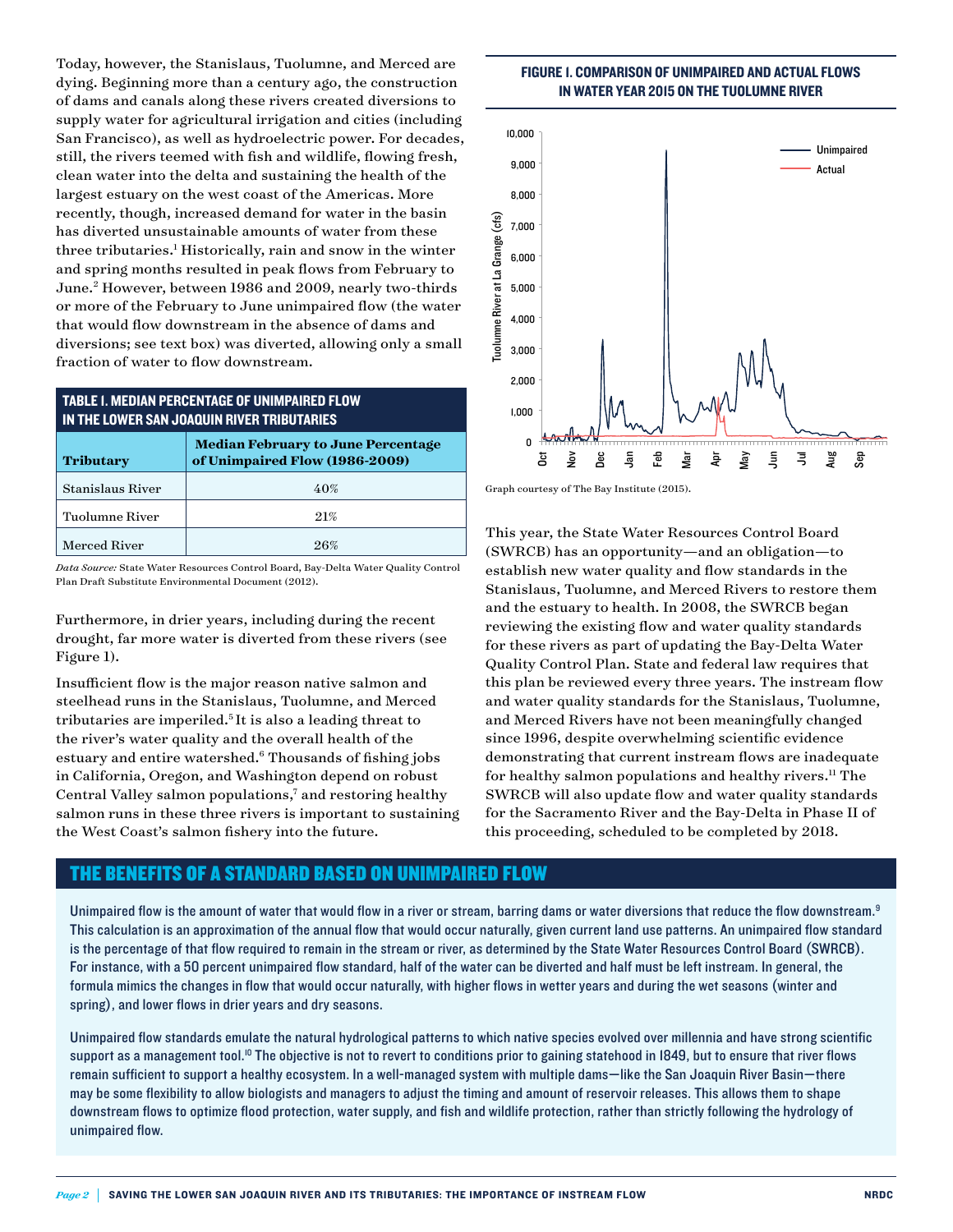## INADEQUATE FLOW THREATENS THE SAN JOAQUIN RIVER BASIN

Instream flows in the lower San Joaquin River and its tributaries are currently inadequate to protect fisheries and water quality. Many waterways in the basin are formally listed as impaired under the Clean Water Act, cited for water temperature, dissolved oxygen, salinity, and contaminants. These impairments are caused at least in part by inadequate instream flows.12 Insufficient flows contribute to harmful algal blooms that threaten human health<sup>13</sup> and promoting the expansion of invasive plants like Brazilian waterweed (*Egeria densa*),<sup>14</sup> which have caused marinas and docks to close. Reduced flows and the lack of natural, seasonal variability also encourage nonnative predator species to flourish in the San Joaquin River and the Bay-Delta Estuary.15 The scientific evidence is clear: Inadequate instream flows threaten water quality, native salmon and steelhead runs, and thousands of fishing and recreation jobs.



Chinook salmon on the lower Tuolumne River.

Salmon indicate how well we are taking care of aquatic and riparian ecosystems. As juveniles, they depend on a healthy freshwater environment. As adults, they migrate to the ocean, where they feed for several years before returning to their birthplace to lay their own eggs. Juveniles need sufficient flows at appropriate water temperatures to inundate floodplains where they mature and to cue

downstream migration. Adults need adequate flows to facilitate upstream migration back to their natal streams and adequate flows and temperatures to successfully reproduce. The decline of salmon populations over the past several decades demonstrates that existing flows do not achieve these critical functions.16

In some years, the state allows urban and agricultural water districts to divert more than 75 percent of the water from these rivers,<sup>17</sup> threatening native fisheries and wildlife, including salmon and steelhead runs. Decades of data show that the winter and spring flows strongly predict survival of juvenile salmon $^{18}$  as well as the abundance of adults that return to spawn years later (see Figure  $2$ ).<sup>19</sup> Several mechanisms explain this relationship, including these:<sup>20</sup>

- Increased flows provide access to side-channel and floodplain habitats, in which juvenile salmon find food and protection from predators. Salmon reared in these areas grow faster and larger, and ultimately have greater survival rates. 21
- Reduced flows tend to increase predation by invasive fish that feed on native salmon.<sup>22</sup>
- $\blacksquare$  Reduced flows are associated with increased water temperatures, which inhibit salmon growth and their ability to migrate downstream, increase mortality for eggs and juveniles, and can cause disease and mortality of adults.<sup>23</sup>
- $\blacksquare$  Inadequate flows can result in lack of sufficient dissolved oxygen in the water, which is needed for successful migration, spawning, maturing, and feeding.<sup>24</sup>

Historically, hundreds of thousands of salmon returned to these rivers each year.25 However, in recent years, far fewer salmon have returned. $26$  In addition, most of the salmon that return today come from hatcheries that release millions of juvenile salmon each year, indicating that wild populations of salmon are in even worse shape.27 In the 1980s and 1990s, the state and federal governments established population



## FIGURE 2. THE RELATIONSHIP BETWEEN SAN JOAQUIN RIVER FLOWS AT VERNALIS AND CHINOOK SALMON ABUNDANCE

Figure 2 shows the relationship between adult salmon produced in the San Joaquin River Basin (bars) and the spring flows (dashed line) that these fish experienced as juveniles two and a half years earlier during their migration downstream.

*Source:* Sturrock et al. (2015).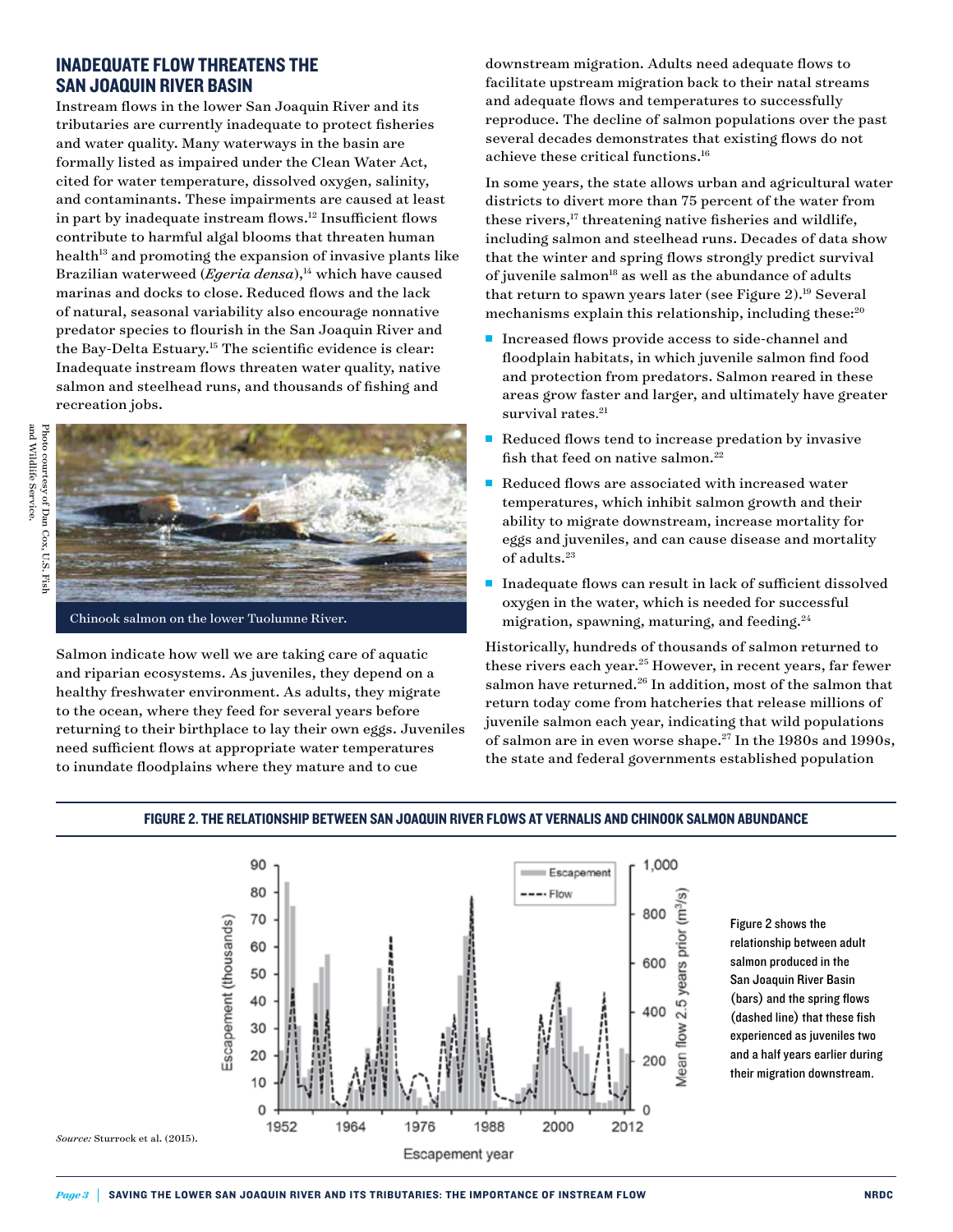goals for salmon in the Sacramento and San Joaquin Rivers and their tributaries. These goals include doubling the abundance of wild salmon from the average populations from 1967 through 1991, when salmon population levels were already drastically lower than historic levels.<sup>28</sup> These are commonly referred to as the "salmon doubling goals." Unfortunately, salmon populations have continued to decline since the adoption of these targets.

## SCIENTISTS AGREE THAT CURRENT STANDARDS FAIL TO PROTECT THE HEALTH OF THE STANISLAUS, TUOLUMNE, AND MERCED RIVERS

In 2010, following extensive public hearings and testimony from scientists, agencies, and stakeholders, the SWRCB concluded that the flows for the Stanislaus, Tuolumne, and Merced Rivers were inadequate. They recommended that 60 percent of the unimpaired flow remain instream to fully protect salmon and other public trust resources.<sup>29</sup> In 2012 and 2013, the SWRCB analyzed the effects of altering the flow standards in the lower San Joaquin River and its tributaries, as required under the California Environmental Quality Act. This environmental analysis compared potential impacts to fisheries, water quality, groundwater, agriculture, and socioeconomics under three scenarios: a 20, 40, and 60 percent unimpaired flow standard.<sup>30</sup> To allow for adaptive management, the SWRCB proposed setting the unimpaired flow standard as a range of flow levels from 25 to 45 percent for February to June flows, as well as establishing quantitative biological objectives to measure progress.

State and federal biologists from the California Department of Fish and Wildlife and other agencies, as well as conservation groups including NRDC and The Bay Institute, recommended a 50 to 60 percent unimpaired flow standard from February to June to protect and restore the Stanislaus, Tuolumne, and Merced Rivers and their salmon populations.<sup>31</sup> Although the SWRCB initially proposed a 35 percent unimpaired flow standard and an adaptive management range of 25 to 45 percent, the California Department of Fish and Wildlife and other agencies and conservation groups concluded that range would be inadequate to protect fish and wildlife. In fact, in most years a 35 percent unimpaired flow standard would actually reduce flows on the Stanislaus River, likely leading to further declines of salmon on this river.<sup>32</sup>

Flows and habitat are not interchangeable, and we need to both restore floodplains and other habitats and improve flows in order to successfully restore the health of these rivers. If habitat restoration, pollution control, and other actions are able to restore these rivers, the delta ecosystem, and salmon runs to health, the SWRCB could approve a standard at the lower end of the adaptive management range. Flows at the higher end of the range, however, would be necessary until these other measures take effect and are proven to benefit the species.

The SWRCB is expected to release a revised substitute environmental document in spring of 2016 and make a decision on new standards in the fall of 2016.

# IMPROVED WATER USE EFFICIENCY CAN HELP SUSTAIN FARMS AND CITIES WHILE REDUCING WATER DIVERSIONS

We can increase instream flows to restore the Stanislaus, Merced, and Tuolumne Rivers and their salmon runs while sustaining farms and cities that rely on these rivers. California's 2012 draft environmental analysis estimated that a 40 percent unimpaired flow standard would reduce regional agricultural revenue by 1.5 percent, while a 60 percent standard would reduce agricultural revenues by 4.5 percent (Table 2).<sup>33</sup> The impacts may be even lower, since the analysis did not account for potential water supply increases from improved water use efficiency, water recycling, groundwater recharge, and similar tools.

## TABLE 2. PREDICTED AGRICULTURAL IMPACTS UNDER TWO UNIMPAIRED FLOW STANDARD SCENARIOS

| <b>Predicted Impact</b>                             | 40% UIF Standard | 60% UIF Standard |
|-----------------------------------------------------|------------------|------------------|
| Crop Revenue Loss                                   | 1.5%             | 4.5%             |
| Agricultural<br><b>Economic Output</b><br>Reduction | 1.5%             | 4.5%             |
| Agricultural<br>Job Loss                            | 1.5%             | 4.5%             |

*Data Source:* State Water Resources Control Board, Bay-Delta Water Quality Control Plan Draft Substitute Environmental Document (2012).

Many farms have increased water use efficiency in recent decades, by using more precise systems such as sprinklers or drip irrigation to increase crop yields.<sup>34</sup> However, much of the irrigated acreage in the region still uses inefficient flood irrigation. Many agricultural water districts do not have pressurized systems, which are necessary in order to support sprinkler or drip irrigation and to reduce seepage losses from unlined canals. A recent project by the South San Joaquin Irrigation District found that pressurizing the conveyance system was a cost-effective method of increasing irrigation efficiency and water savings without decreasing groundwater levels.<sup>35</sup>

According to the SWRCB, in 2010 more than 33 percent of the irrigated acreage in each of the four counties that divert from these rivers (Madera, Merced, San Joaquin, and Stanislaus Counties), and as much as 57 percent of the acreage in Merced County, still relied on inefficient flood and furrow irrigation.<sup>36</sup> This demonstrates that significant opportunities remain to improve agricultural yields and revenues in the region through improved water use efficiency.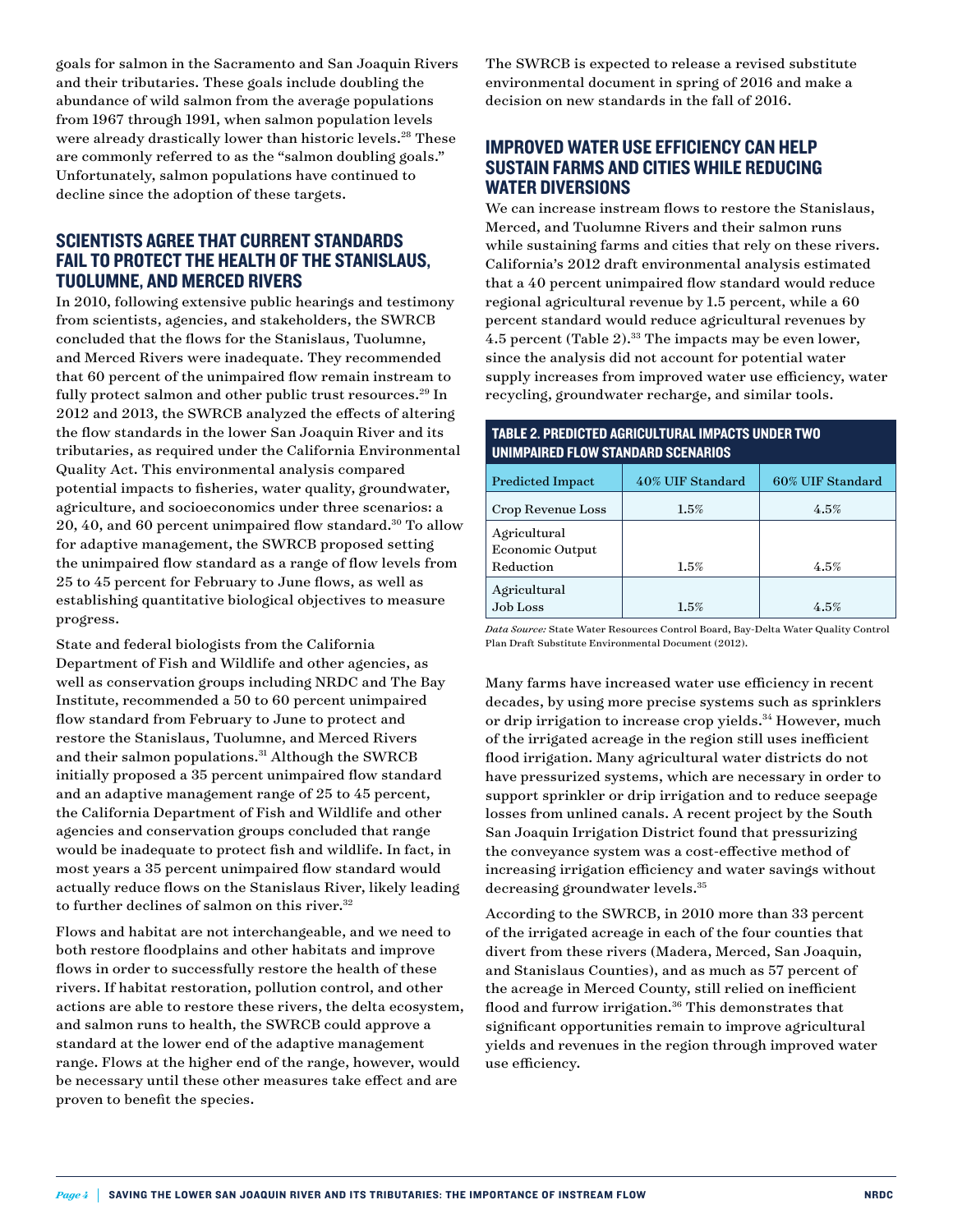Although agriculture accounts for most of the water diversions from the Stanislaus, Tuolumne, and Merced Rivers, urban use is another factor. Water recycling, improved water use efficiency, and other water supplies can help offset the reduction in cities' water diversions.<sup>37</sup> For instance, reducing San Francisco's diversions from

the Tuolumne River could be offset by increasing water recycling and efficiency in the greater metropolitan area. Improved groundwater management, including groundwater storage in wet years, can benefit urban and agricultural water users and increase the amount of water available for dry years, while allowing for higher instream flows.

## IMPROVING AGRICULTURAL WATER USE EFFICIENCY

In 2013, the Pacific Institute published a study of potential tools to increase agricultural water use efficiency in the region that diverts from these three tributaries to the Lower San Joaquin River. (Note that the yield from these tools cannot necessarily be aggregated.)<sup>38</sup>

#### IMPROVED IRRIGATION TECHNOLOGY

#### *Potential Water Savings: 173,000 acre-feet*

Drip or other precision systems, as opposed to flood irrigation, generally yield a high return on investment through increased crop yield and quality (more "crop per drop"). The Pacific Institute estimated that converting 20 percent of regional field crop acreage and orchards and vineyards using flood irrigation to more precise systems could save 173,000 acre-feet (AF) of water annually and yield a profit of \$2.6 to \$5.3 million. In fact, the improved yields and reduced cost of pumping and inputs (like fertilizer) more than offset the initial investment over time.

#### IMPROVED IRRIGATION SCHEDULING

#### *Potential Water Savings: 166,000 acre-feet*

The California Integrated Management Information System is a network of automated weather stations and soil moisture sensors that provides real-time local data to better understand the water requirements of crops throughout the state. Prior studies found the system increased yields by 8 percent and reduced water use by 13 percent. The Pacific Institute estimated that if 25 percent of irrigated land began using scientific irrigation scheduling, the region could reduce water use by 166,000 AF annually, while saving \$21.6 million.

#### REGULATED DEFICIT IRRIGATION (RDI)

#### *Potential Water Savings: 100,000 acre-feet*

RDI is a precision irrigation practice that reduces water use during certain drought-tolerant phases of plant growth in order to maximize water productivity rather than total yield. This practice stresses the crop but generally increases the "crop per drop" that is produced. It can only be used for certain crops without substantially affecting yields. This strategy has been successfully applied in the Central Valley for growing alfalfa, almonds, pistachios, and grapes. Prior studies have demonstrated the ability to reduce water use by 17 percent without substantially impacting yield. According to the Pacific Institute's estimates, if RDI were applied to 25 percent of nut orchards, vineyards, and alfalfa fields in the region, it could save approximately 100,000 AF in drier years.



Subsurface drip irrigation applies water at the plant's roots, making it 11 percent more efficient than sprinklers (which are 5 percent more efficient than flood irrigation).

## THE BENEFITS OF RESTORING FLOWS

Restoring the health of the Stanislaus, Tuolumne, and Merced Rivers will generate substantial benefits:

#### **n** Thriving commercial fisheries

 Improving salmon runs in these three rivers would help sustain and increase salmon fisheries statewide, thereby protecting California's fishing industry. Even though these rivers are degraded, in some years as much as 10 percent of the salmon caught in the ocean fishery comes from the San Joaquin Basin.39 Restoring flow and salmon populations could also help reduce the risks of fishery closures. In 2008 and 2009, the state's salmon fishery was completely shut down, for the first time ever, resulting in the loss of more than 2,200 jobs and \$255 million in annual revenue.<sup>40</sup>



Paddler on the Lower San Joaquin River.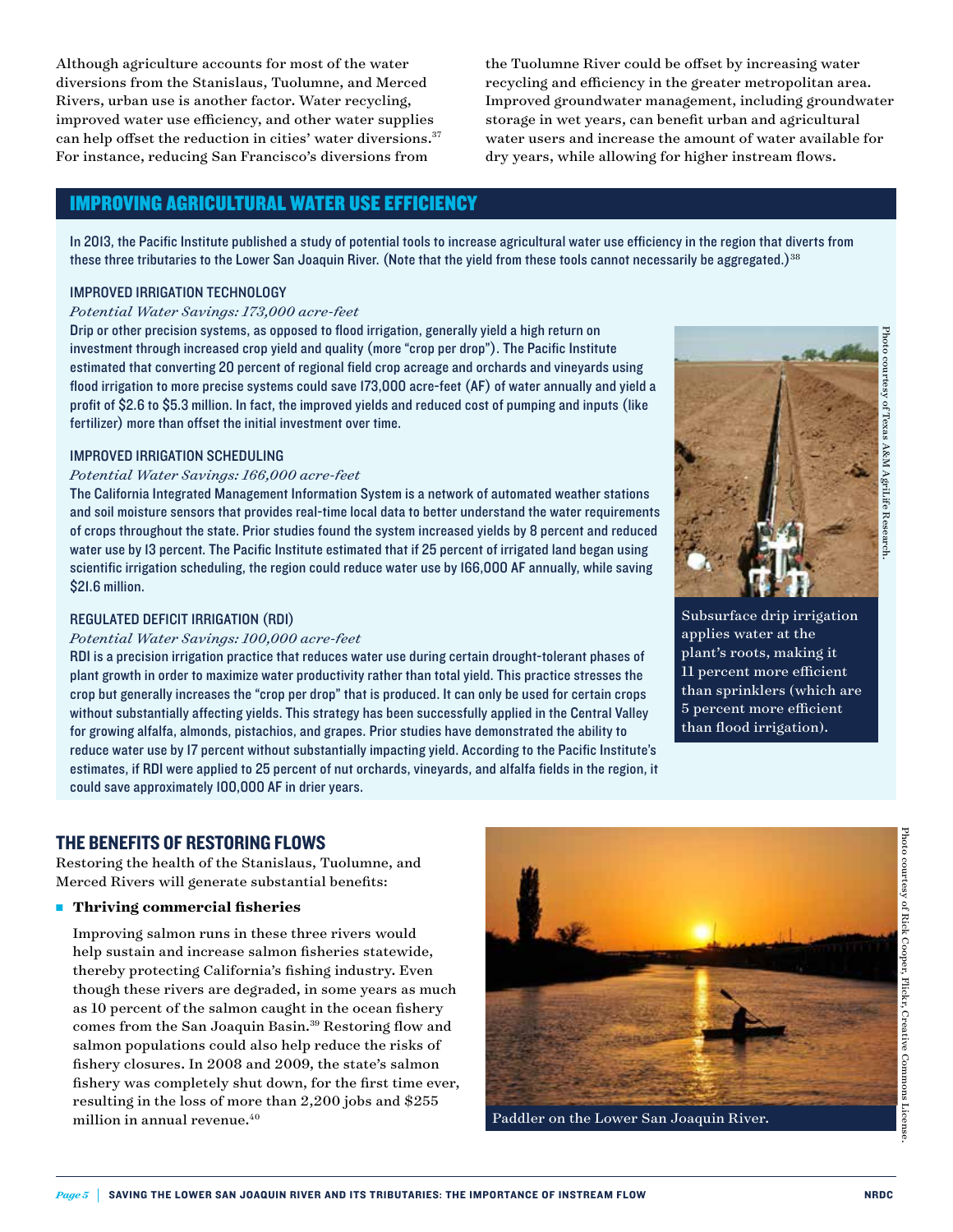

South Fork of the San Joaquin River.

#### ■ Recreation and tourism opportunities

Improved flows will help sustain and increase recreational economies, such as whitewater rafting and recreational fishing. According to a 2011 survey by the U.S. Fish and Wildlife Service, 7.8 million people hunt, fish, or otherwise participate in wildlife-related recreation (such as bird-watching) in California. These activities generate \$7.5 billion in annual revenue.<sup>41</sup> Many recreational businesses in the region support increased flows for this important economic reason.<sup>42</sup>

#### <sup>n</sup> **Restoring the San Francisco Bay-Delta Estuary**

 Improved flows in these three tributaries will help restore the health of the estuary and its water quality and native species. These represent critical state priorities.<sup>43</sup> There is strong public support for restoring the Bay-Delta Estuary, and the state has estimated the value of restoration ranges from \$13 to \$55 billion in public benefits.44 This far outweighs the economic impacts of reduced water diversions. Improved water quality in the estuary will produce benefits beyond the immediate environment, including for the more than 25 million Californians who depend on the delta for some of their water.

#### **CONCLUSION**

Decades of scientific research and monitoring demonstrate that the nearly 20-year-old water quality standards for the San Joaquin River and its tributaries are inadequate. Increased flows are necessary to restore and support healthy rivers and the thousands of jobs and communities that depend on them. The SWRCB should adopt scientifically sound instream flow standards that will increase flows to restore these rivers and water quality. They should also require restoration of floodplains and other habitats. Furthermore, water use efficiency, water recycling, groundwater recharge, and similar projects should be implemented to reduce water supply impacts. Together, these measures can help to sustain both local economies and healthy rivers for future generations.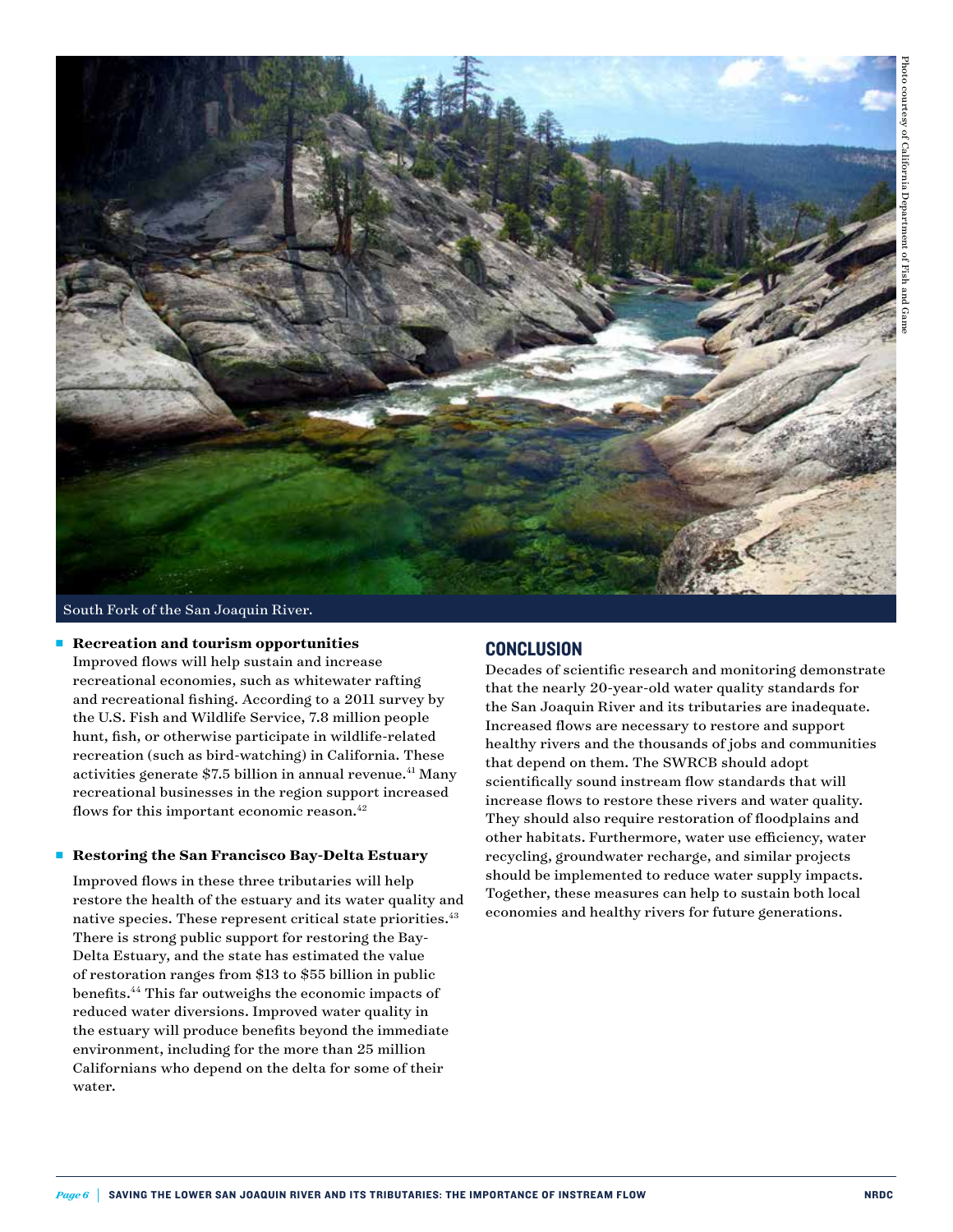#### ENDNOTES

1 State Water Resources Control Board, "Draft Substitute Environmental Document in Support of Potential Changes to the Water Quality Control Plan for the Bay-Delta: San Joaquin River Flows and Southern Delta Water Quality," December 2012, Chapter 2, 2-30, [www.waterboards.ca.gov/waterrights/water\\_issues/programs/bay\\_delta/bay\\_](http://www.waterboards.ca.gov/waterrights/water_issues/programs/bay_delta/bay_delta_plan/water_quality_control_planning/2012_sed/) [delta\\_plan/water\\_quality\\_control\\_planning/2012\\_sed/.](http://www.waterboards.ca.gov/waterrights/water_issues/programs/bay_delta/bay_delta_plan/water_quality_control_planning/2012_sed/)

2 Ibid., 2-4, 2-15 (Merced), 2-20 (Tuolumne), 2-27 (Stanislaus).

3 Ibid., "Executive Summary," Footnote 9, ES-13.

4 State Water Resources Control Board (SWRCB), "Draft Substitute Environmental Document (SED)," Chapter 2, 2-15 (Merced), 2-21 (Tuolumne), 2-27 (Stanislaus).

5 *See, e.g.*, Zeug, S., Sellheim, K., Watry, C., et al., "Response of Juvenile Chinook Salmon to Managed Flow: Lessons Learned from a Population at the Southern Extent of Their Range in North America," *Fisheries Management and Ecology*, vol. 21, no. 155, April 2014, 155 – 169, http://www.researchgate.net/publication/260480096. Sturrock, A., Wikert, J., Heyne, T., et al., "Reconstructing the Migratory Behavior and Long-Term Survivorship of Juvenile Chinook Salmon Under Contrasting Hydrologic Regimes," *PLoS One*, vol. 10, no. 5, May 2015, http://journals.plos.org/plosone/article?id=10.1371/journal.pone.0122380.

6 Jassby, A. and Nieuwenhuyse, E., "Low Dissolved Oxygen in an Estuarine Channel (San Joaquin River, California): Mechanisms and Models Based on Long-Term Time Series," *San Francisco Estuary and Watershed Science*, vol. 3, no. 2, 2005, 1-33, [http://www.waterboards.ca.gov/waterrights/water\\_issues/programs/bay\\_delta/deltaflow/docs/](http://www.waterboards.ca.gov/waterrights/water_issues/programs/bay_delta/deltaflow/docs/exhibits/swrcb/swrcb_jassby2005.pdf) [exhibits/swrcb/swrcb\\_jassby2005.pdf](http://www.waterboards.ca.gov/waterrights/water_issues/programs/bay_delta/deltaflow/docs/exhibits/swrcb/swrcb_jassby2005.pdf).

7 NRDC, "Fish Out of Water: How Water Management in the Bay-Delta Threatens the Future of California's Salmon Fishery," July 2008, www.nrdc.org/water/conservation/ salmon/salmon.pdf. Governor Arnold Schwarzenegger, Proclamation by the Governor, April 10, 2008, https://www.gov.ca.gov/news.php?id=9293.

8 Carlson, S. and Satterthwaite, W., "Weakened Portfolio Effect in a Collapsed Salmon Population Complex," *Canadian Journal of Fisheries and Aquatic Sciences*, vol. 68, no.9, August 2011, 1579-1589, http://www.nrcresearchpress.com/doi/abs/10.1139/f2011-084.

9 California Department of Water Resources, "Unimpaired Flow Calculations," [www.water.ca.gov/floodmgmt/hafoo/hb/sss/runoff/.](http://www.water.ca.gov/floodmgmt/hafoo/hb/sss/runoff/) California Department of Water Resources, "California Central Valley Unimpaired Flow Data," Fourth Edition, May 2007, [www.waterboards.ca.gov/waterrights/water\\_issues/programs/bay\\_delta/bay\\_delta\\_](http://www.waterboards.ca.gov/waterrights/water_issues/programs/bay_delta/bay_delta_plan/water_quality_control_planning/docs/sjrf_spprtinfo/dwr_2007a.pdf) [plan/water\\_quality\\_control\\_planning/docs/sjrf\\_spprtinfo/dwr\\_2007a.pdf.](http://www.waterboards.ca.gov/waterrights/water_issues/programs/bay_delta/bay_delta_plan/water_quality_control_planning/docs/sjrf_spprtinfo/dwr_2007a.pdf)

10 *See, e.g.*, Richter, B., Baumgartner, J., Powell, J. et al., "A Method for Assessing Hydrologic Alteration Within Ecosystems," *Conservation Biology*, vol. 10, 1996, 1163-1174, [http://www.tufts.edu/water/pdf/iha\\_meth.pdf](http://www.tufts.edu/water/pdf/iha_meth.pdf). Poff, N., Allan, J., Bain, M., et al., "The Natural Flow Regime," *Bioscience*, vol. 47, no. 11, 1997, 769-784, [http://www.fs.fed.us/](http://www.fs.fed.us/stream/Poffetal_1997.pdf) [stream/Poffetal\\_1997.pdf](http://www.fs.fed.us/stream/Poffetal_1997.pdf). Poff, N., Richter, B., Arthington, A., et al., "The Ecological Limits of Hydrologic Alteration (ELOHA): A New Framework for Developing Regional Environmental Flow Standards," *Freshwater Biology*, vol. 55, 2010, 147-170, [http://www.oregon.gov/owrd/docs/SB839/2010\\_Poff\\_ELOHA\\_New\\_Framework.pdf](http://www.oregon.gov/owrd/docs/SB839/2010_Poff_ELOHA_New_Framework.pdf). Moyle, P., Williams, J., and Kiernan, J., "Improving Environmental Flow Methods Used in California Federal Energy Regulatory Commission Licensing," prepared by University of California, Davis, Center for Watershed Sciences for the California Energy Commission, 2011, [http://www.energy.ca.gov/2011publications/CEC-500-2011-037/CEC-500-2011-](http://www.energy.ca.gov/2011publications/CEC-500-2011-037/CEC-500-2011-037.pdf) [037.pdf.](http://www.energy.ca.gov/2011publications/CEC-500-2011-037/CEC-500-2011-037.pdf)

11 SWRCB, "Draft SED," Chapter 2, 2-30. The Bay Institute, Golden Gate Salmon Association, Merced River Conservation Committee, Natural Resources Defense Council, Pacific Coast Federation of Fishermen's Associations, and Planning and Conservation League, "Comments of TBI et al. Regarding Draft SED on Changes to Bay-Delta WQCP San Joaquin River Flows and Southern Delta Water Quality," March 2013, www.waterboards.ca.gov/waterrights/water\_issues/programs/hearings/baydelta\_pdsed/docs/ comments032913/jonathan\_rosenfield.pdf. SWRCB and California Environmental Protection Agency, "Development of Flow Criteria for the Sacramento-San Joaquin Delta Ecosystem, Prepared Pursuant to the Sacramento-San Joaquin Delta Reform Act of 2009," August 2010, www.swrcb.ca.gov/waterrights/water\_issues/programs/bay\_delta/ deltaflow/final\_rpt.shtml.

12 State Water Resources Control Board, "Final California 2012 Integrated Report (Clean Water Act Section 303(d) List / 305(b) Report)," [www.waterboards.ca.gov/water\\_](http://www.waterboards.ca.gov/water_issues/programs/tmdl/integrated2012.shtml) [issues/programs/tmdl/integrated2012.shtml](http://www.waterboards.ca.gov/water_issues/programs/tmdl/integrated2012.shtml).

13 Berg, M. and Sutula, M., "Factors Affecting Growth of Cyanobacteria with Special Emphasis on the Sacramento-San Joaquin Delta," prepared for the Central Valley Regional Water Quality Control Board, the California Environmental Protection Agency, and the State Water Resources Control Board, Southern California Coastal Water Research Project Technical Report 869, August 2015, http://ftp.sccwrp.org/pub/download/DOCUMENTS/TechnicalReports/869\_FactorsAffectGrowthOfCyanobacteria-1.pdf.

14 Boyer, K. and Sutula, M., "Factors Controlling Submersed and Floating Macrophytes in the Sacramento-San Joaquin Delta," prepared for the Central Valley Regional Water Quality Control Board and the California Environmental Protection Agency, and the State Water Resources Control Board, Draft Technical Report, July 2015, [www.waterboards.ca.gov/centralvalley/water\\_issues/delta\\_water\\_quality/delta\\_nutrient\\_research\\_plan/science\\_work\\_groups/2015\\_0723\\_macro\\_wp\\_draft.pdf.](http://www.waterboards.ca.gov/centralvalley/water_issues/delta_water_quality/delta_nutrient_research_plan/science_work_groups/2015_0723_macro_wp_draft.pdf)

15 Marchetti, M. and Moyle, P., "Effects of Flow Regime on Fish Assemblages in a Regulated California Stream," *Ecological Applications*, vol. 11, no. 2, April 2001, 530-590, http://onlinelibrary.wiley.com/doi/10.1890/1051-0761%282001%29011%5B0530:EOFROF%5D2.0.CO;2/pdf. Brown, L. and Bauer, M., "Effects of Hydrologic Infrastructure on Flow Regimes of California's Central Valley Rivers: Implications for Fish Populations," *River Research and Applications*, 2009.

- 16 Zeug et al., 2014.
- 17 SWRCB, "Draft SED."
- 18 See Zeug et al., 2014. Sturrock et al., 2015.
- 19 TBI et al., "Comments Regarding Draft SED." Sturrock et al., 2015.
- 20 TBI et al., "Comments Regarding Draft SED."

21 Sommer, T., Nobriga, M., Harrell, W., et al., "Floodplain Rearing of Juvenile Chinook Salmon: Evidence of Enhanced Growth and Survival," *Canadian Journal of Fisheries and Aquatic Sciences*, vol. 58, October 2001, 325-333, www.water.ca.gov/aes/docs/Sommer\_et\_al\_2001.pdf.

22 Bowen, M.D. and Bark, R., "2010 Effectiveness of a Non-Physical Fish Barrier at the Divergence of the Old and San Joaquin Rivers (CA)," U.S. Bureau of Reclamation Technical Memorandum 86-68290-10-07, 2010, https://bdo-portal.water.ca.gov/documents/92073/114987/2010+Effectiveness+TM86-68290-10-07++07202012+SW.pdf. Moyle et al. 2011. Grossman, G., Essington, T., Johnson, B., et al., "Effects of Fish Predation on Salmonids in the Sacramento River, San Joaquin Delta and Associated Ecosystems," September 2013, https://nrm.dfg.ca.gov/FileHandler.ashx?DocumentID=73874.

- 23 SWRCB, "Draft SED."
- 24 SWRCB, "Draft SED." Jassby and Nieuwenhuyse, "Low Dissolved Oxygen."

25 Yoshihama et al., "Historical Abundance and Decline of Chinook Salmon in the Central Valley Region of California," *N. Amer. Jour. of Fisheries Mgmt*. 18:487-521 (1998), https://nrm.dfg.ca.gov/FileHandler.ashx?DocumentID=33199; Yoshihama et al., 2000 "Chinook Salmon in the California Central Valley: An Assessment," *Fisheries*, vol. 25, no. 2 (Feb. 2000), [http://cahatcheryreview.com/wp-content/uploads/2012/08/Yoshiyama-et-al.-2000-Chinook-Salmon-in-the-California-Central-Valley.pdf.](http://cahatcheryreview.com/wp-content/uploads/2012/08/Yoshiyama-et-al.-2000-Chinook-Salmon-in-the-California-Central-Valley.pdf)